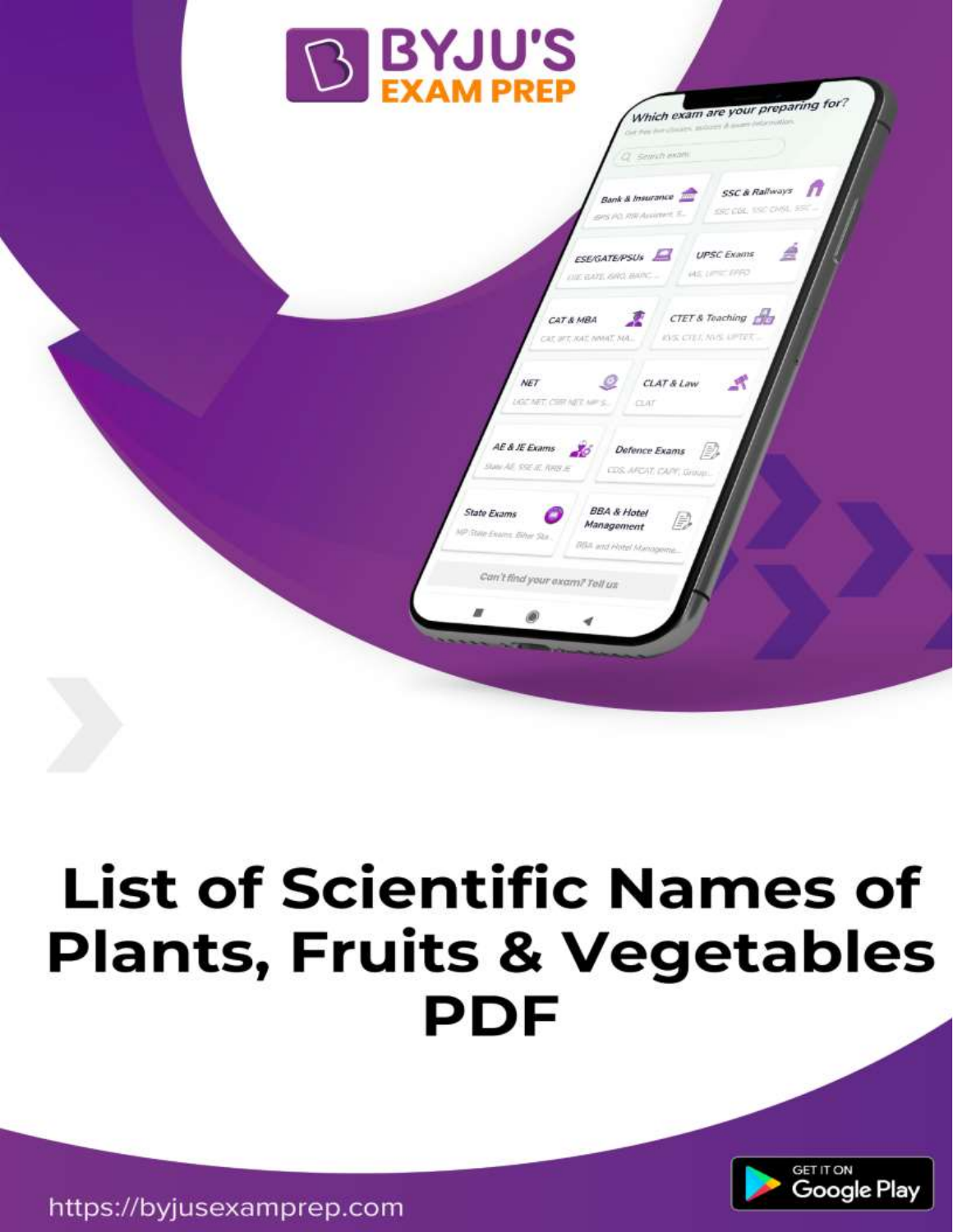

### **List of Scientific Names of Plants, Fruits & Vegetables**

#### **Scientific Names of Plants and Trees**

| S. No          | <b>Common Name</b> | <b>Scientific Name</b>  |
|----------------|--------------------|-------------------------|
| $\mathbf{1}$   | Tulsi              | Ocimum sanctum          |
| 2              | Cotton             | Gossypium herbaceum     |
| 3              | Banyan             | Ficus benghalensis      |
| $\overline{4}$ | Neem               | Azadhirachta indica     |
| 5              | Peepal             | Ficus religiosa Linn.   |
| 6              | Rose               | Rosa                    |
| 7              | Saffron            | Crocus sativus          |
| 8              | Sugarcane          | Saccharum               |
| 9              | Sunflower          | Helianthus annuus       |
| 10             | Tea                | Camellia sinensis       |
| 11             | <b>Bamboo</b>      | Bamboosa aridinarifolia |
| 12             | Tobacco            | Nicotina tobaccum       |

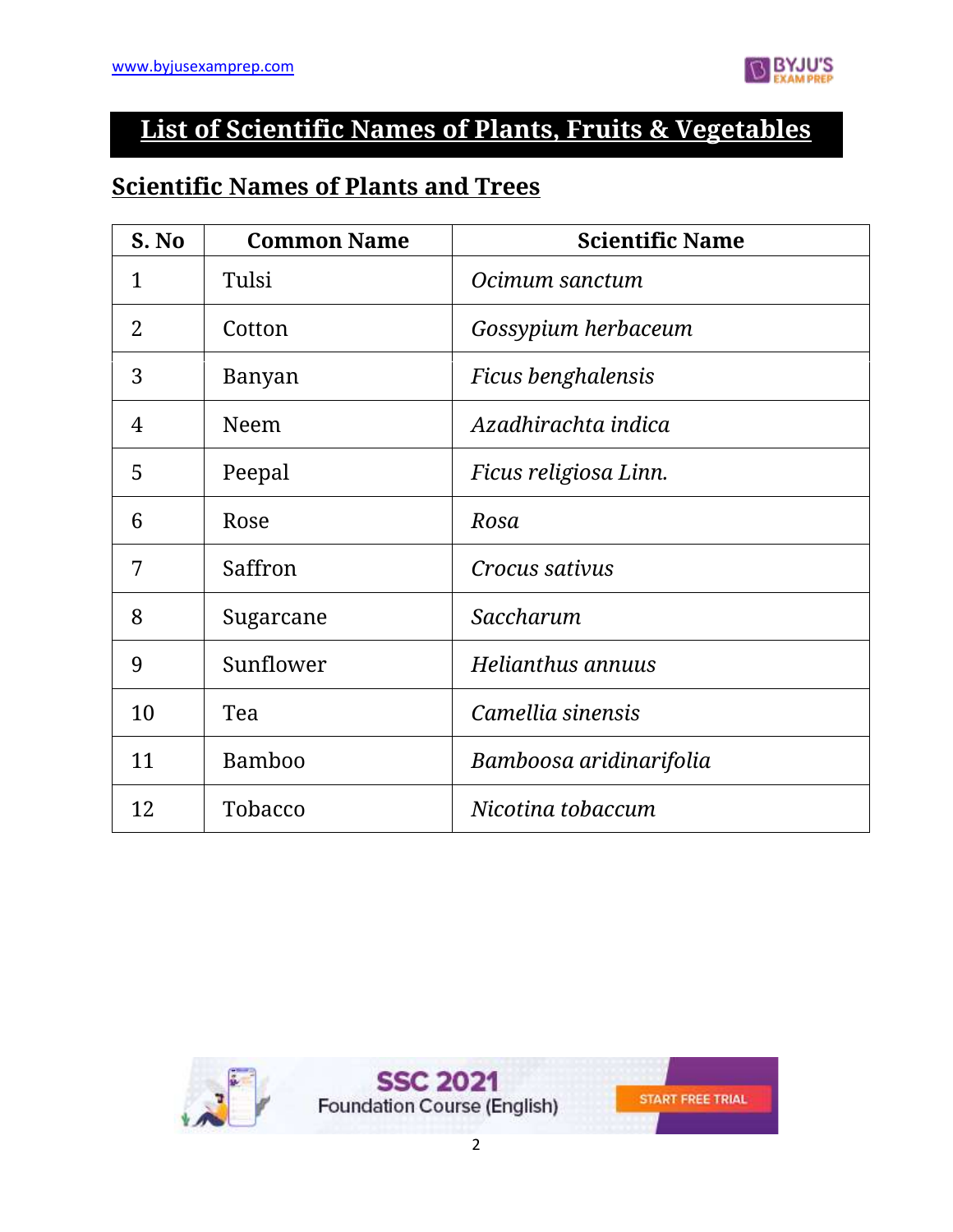

#### **Scientific Names of Fruits**

| S. No | <b>Common Name</b>  | <b>Scientific Name</b> |
|-------|---------------------|------------------------|
| 1     | Mango               | Mangifera indica       |
| 2     | Apple               | Pyrus malus            |
| 3     | Pomegranate         | Punica granatum        |
| 4     | Pineapple           | Ananus sativus         |
| 5     | Orange              | Citrus aurantium       |
| 6     | Strawberry          | Fragaria × ananassa    |
| 7     | <b>Sweet Potato</b> | Ipomoea batatas        |
| 8     | Watermelon          | Citrullus lanatus      |
| 9     | Muskmelon           | Cucumis melo           |
| 10    | <b>Banana</b>       | Musa paradisicum       |
| 11    | Guava               | Psidium guava          |

### **Scientific Names of Vegetables and Spices**

| S. No | <b>Common Name</b> | <b>Scientific Name</b>  |
|-------|--------------------|-------------------------|
| 1     | Potato             | Solanum tubersum        |
| 2     | Tomato             | Lycopersican esculentum |
| 3     | Onion              | Allium cepa             |
|       | Radish             | Raphanus sativus        |
| 5     | Carrot             | Daucas carota           |



**SSC 2021** Foundation Course (English)

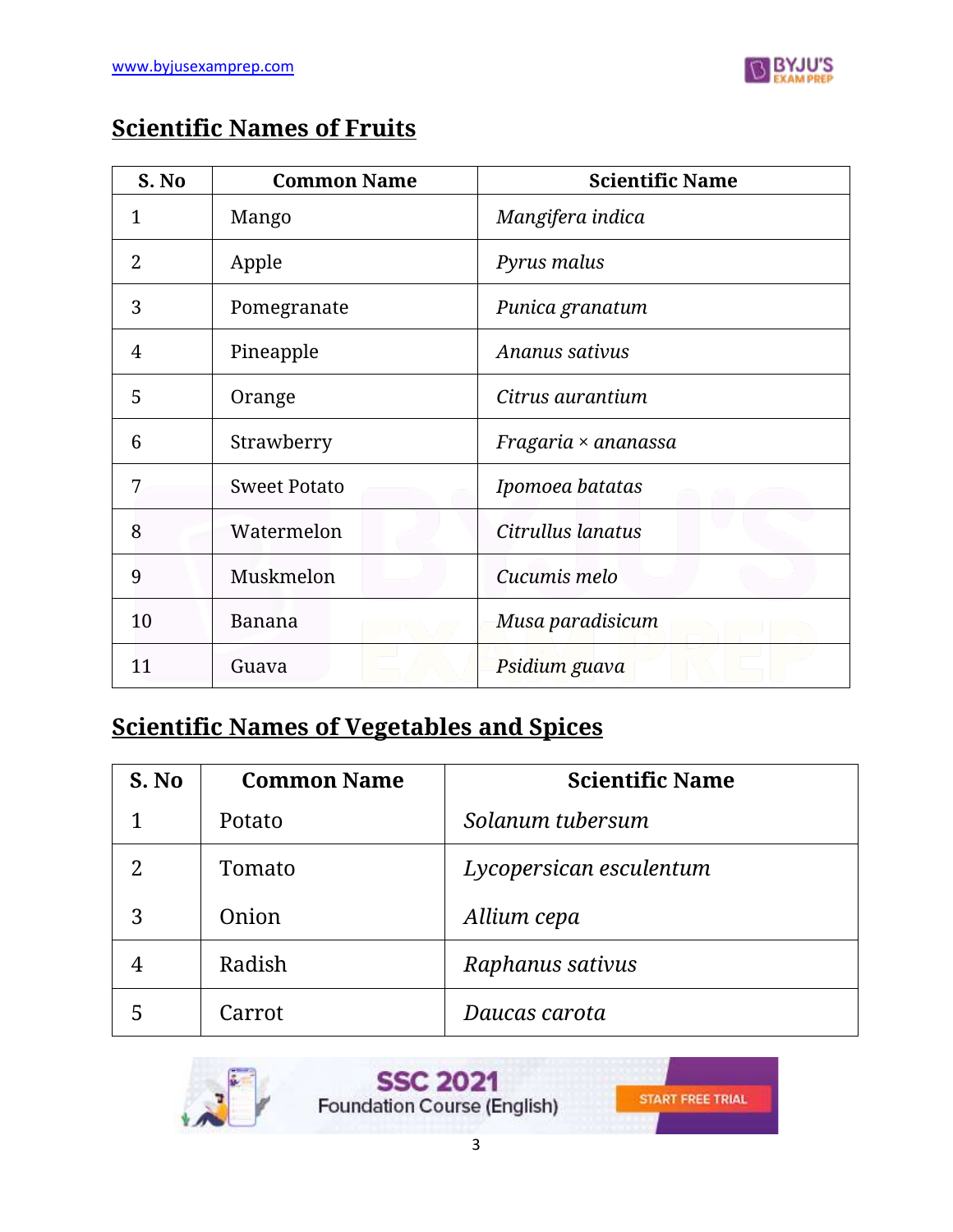

| 6  | <b>Brinjal</b>      | Solanum melongena      |
|----|---------------------|------------------------|
| 7  | Capsicum            | Capsicum Fruits scence |
| 8  | Cucumber            | Cucumis sativas        |
| 9  | Ginger              | Zingiber officinale    |
| 10 | Turmeric            | Curcuma longa          |
| 11 | Garlic              | Allium Sativum         |
| 12 | Clove               | Syzygium aromaticum    |
| 13 | <b>Black Pepper</b> | Piper nigrum           |
| 14 | Coriander           | Coriandrum sativum     |
| 15 | Lemon               | Citrus Limonium        |
| 16 | Pea                 | Pisum sativam          |